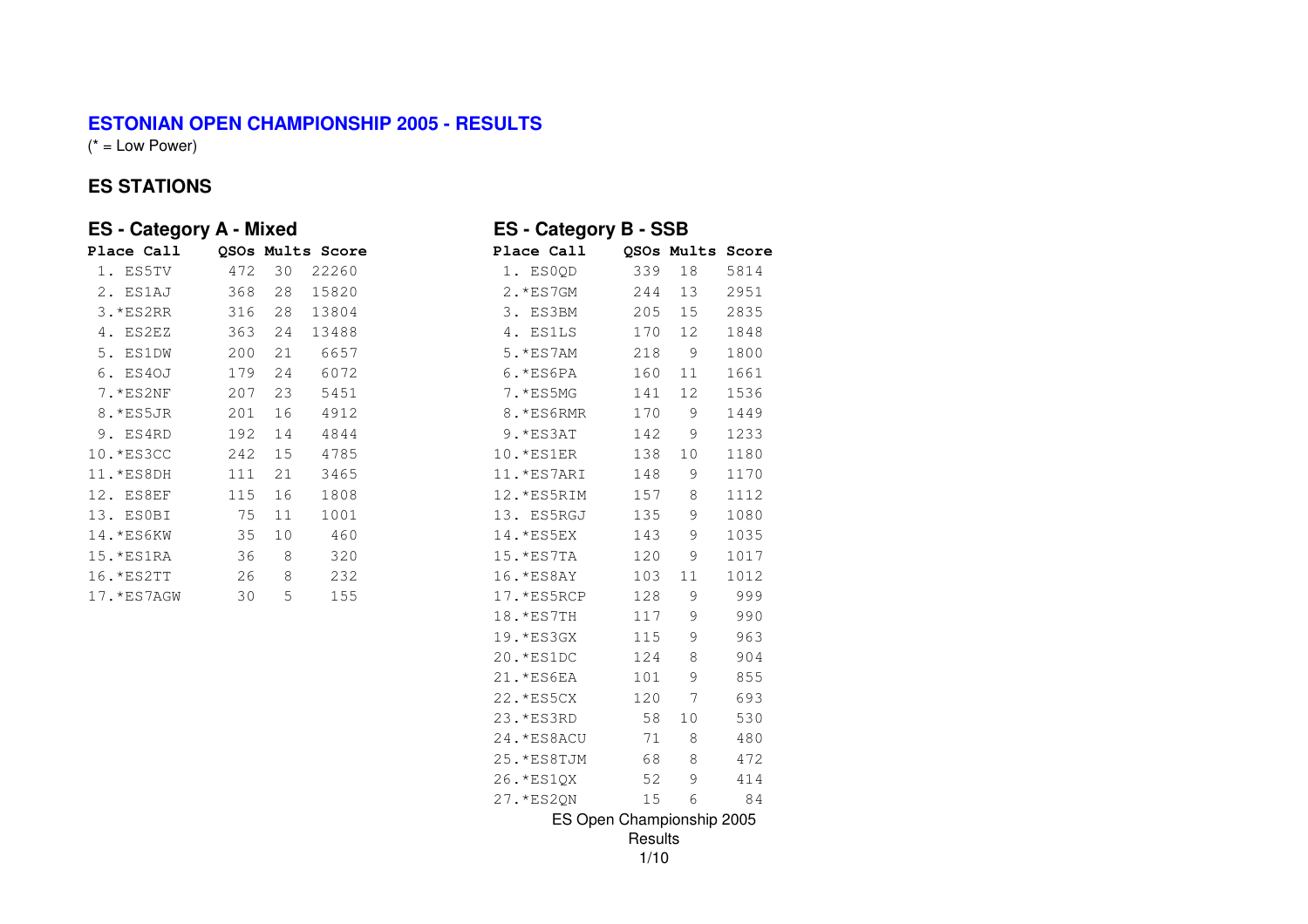| Place Call    |     | OSOs Mults Score |      | Place Call<br>OSOs Mults Score          |
|---------------|-----|------------------|------|-----------------------------------------|
| 1. ES2DJ      | 307 | 16               | 9536 | 1. ES60<br>424<br>30<br>20310           |
| 2. ES6PZ      | 290 | 15               | 8340 | 336<br>25<br>13400<br>2. ES9C           |
| 3.*ES1CW      | 248 | 14               | 6664 | 127<br>17<br>3366<br>3. ES1A            |
| $4.*ES1OX$    | 224 | 14               | 5880 | 568<br>102<br>8<br>4. ES5YG             |
| 5. ES2JL      | 229 | 12               | 4728 |                                         |
| 6. ES1AN      | 205 | 12               | 4464 | <b>ES - Category F - Club Competing</b> |
| 7.*ES50A      | 198 | 11               | 3784 |                                         |
| 8. ES1BH      | 169 | 11               | 3344 | 1. Põhja-Eesti Raadioklubi (NE          |
| 9. ES7FU      | 162 | 10               | 3040 | (ES2EZ, ES2DJ, ES1AN, ES1LS)            |
| 10.*ES3BO     | 165 | 10               | 3000 | 2. Tartu Contest Team                   |
| 11.*ES1AO     | 128 | 11               | 2530 | (ES6Q, ES5JR, ES5MG, ES5YG, ES5         |
| 12.*ES6CO     | 170 | 8                | 2448 | 3. Jõgeva Contest Club                  |
| $13.*ES1RF/3$ | 103 | 11               | 2024 | (ES5TV, ES5EX, ES5RIM, ES5RGJ,          |
| 14.*ES2RJ     | 150 | 5                | 1410 | 4. STV                                  |
| $15.*ES3RY$   | 60  | 9                | 1044 | (ES1AJ, ES1A)                           |
| 16. ESOCD     | 27  | 8                | 384  | 5. ERAÜ                                 |

# **ES - Category C - CW ES - Category D - Club Stations**

| lace Call? |                  |              | OSOs Mults Score |
|------------|------------------|--------------|------------------|
| 1. ES60    |                  | 424 30 20310 |                  |
| 2. ES9C    |                  | 336 25 13400 |                  |
| 3. ES1A    |                  | 127 17       | 3366             |
| 4. ES5YG   | 102 <sub>1</sub> | - 8          | 568              |
|            |                  |              |                  |

# **ES - Category F - Club Competition**

| 8. ES1BH     | 169 | 11 | 3344 | 1. Põhja-Eesti Raadioklubi (NECC)      | 29336 |
|--------------|-----|----|------|----------------------------------------|-------|
| 9. ES7FU     | 162 | 10 | 3040 | (ES2EZ, ES2DJ, ES1AN, ES1LS)           |       |
| 10.*ES3BO    | 165 | 10 | 3000 | 2. Tartu Contest Team                  | 27326 |
| 11.*ES1AO    | 128 | 11 | 2530 | (ES6Q, ES5JR, ES5MG, ES5YG, ES5RW)     |       |
| 12.*ES6CO    | 170 | 8  | 2448 | 3. Jõgeva Contest Club                 | 26486 |
| 13. *ES1RF/3 | 103 | 11 | 2024 | (ES5TV, ES5EX, ES5RIM, ES5RGJ, ES5RCP) |       |
| $14.*ES2RJ$  | 150 | 5  | 1410 | 4. STV                                 | 19186 |
| $15.*ES3RY$  | 60  | 9  | 1044 | (ES1AJ, ES1A)                          |       |
| 16. ESOCD    | 27  | 8  | 384  | 5. ERAÜ                                | 13400 |
|              |     |    |      | (ES9C)                                 |       |
|              |     |    |      | 6. Viljandi Raadioklubi                | 8333  |
|              |     |    |      | (ES7FU, ES7GM, ES7ARI, ES7TA, ES7AGW)  |       |
|              |     |    |      | 7. Pärnu Raadioklubi                   | 3465  |
|              |     |    |      | (ES8DH)                                |       |
|              |     |    |      | 8. Viimsi Raadioklubi                  | 1410  |
|              |     |    |      | (ES2RJ)                                |       |
|              |     |    |      | 9. Lõuna-Eesti Raadioklubi             | 460   |
|              |     |    |      | (ES6KW)                                |       |

**Check logs:** ES5RW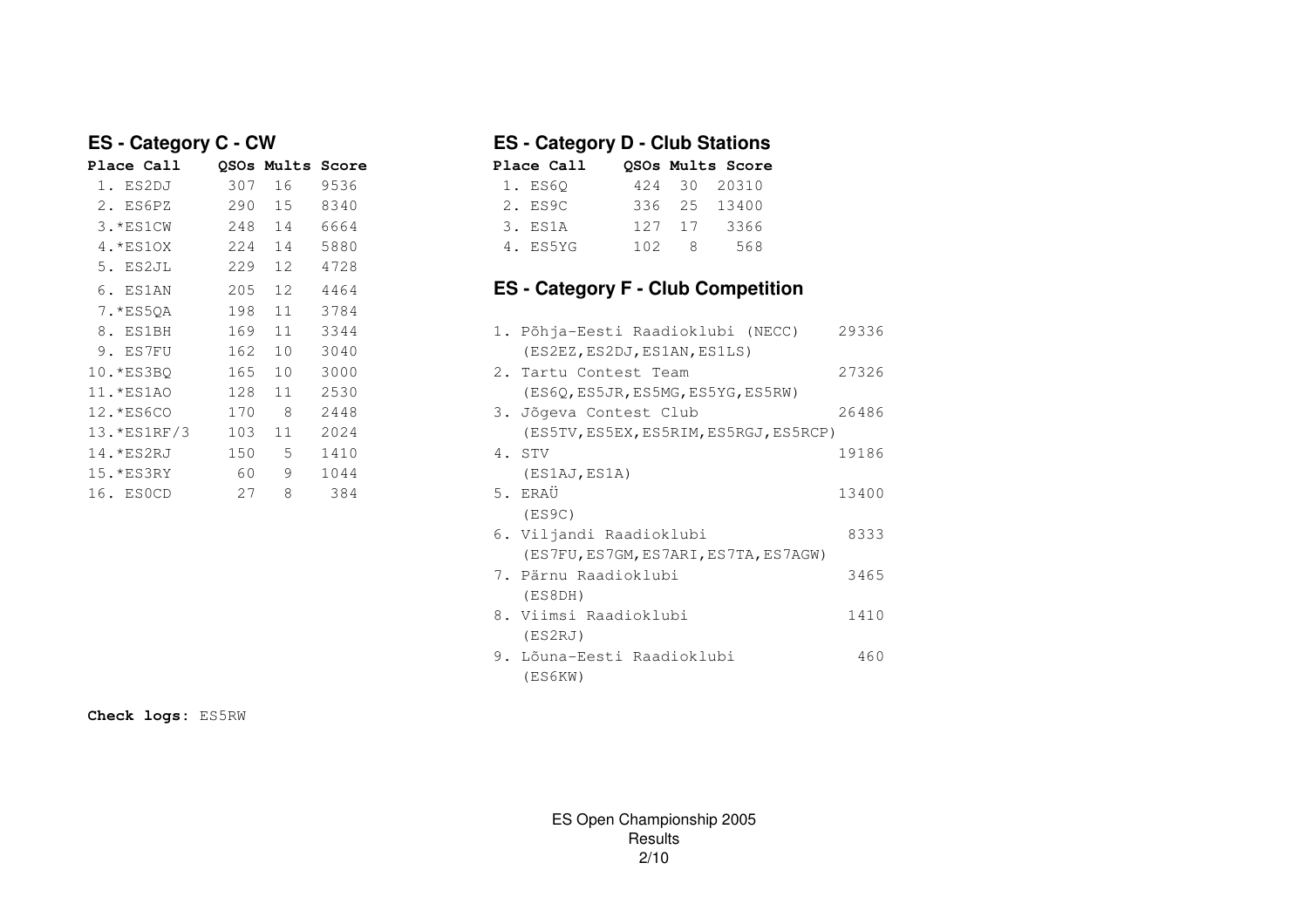## **FOREIGN STATIONS**

| Foreign - Category A - Mixed |     |                  |      | Foreign - Category B - SSB |     |                 |      |
|------------------------------|-----|------------------|------|----------------------------|-----|-----------------|------|
| Place Call                   |     | OSOs Mults Score |      | Place Call                 |     | OSOs Mults Scor |      |
| 1. YL7X                      | 162 | 2.4              | 5736 | 1. OZ1ADL                  | 112 | 17              | 1768 |
| 2. LY9A                      | 163 | 22               | 5038 | 2. LY3ZM                   | 100 | 18              | 1746 |
| 3. OH5NE                     | 128 | 2.2              | 3894 | 3. YL2CI                   | 133 | 12              | 1524 |
| $4.*YL2PJ$                   | 135 | 18               | 3654 | 4. *LY20U                  | 82  | 17              | 1207 |
| 5. EW7KR                     | 95  | 18               | 2844 | 5. YL1ZJ                   | 120 | 10              | 1100 |
| 6. YL2NN                     | 116 | 18               | 2664 | 6. LY4CW                   | 103 | 11              | 1067 |
| 7.*UT8AS                     | 65  | 19               | 2147 | 7.*UA3LHL                  | 56  | 17              | 935  |
| 8. UA9AM                     | 77  | 14               | 1946 | 8. * SP75MVG               | 64  | 14              | 812  |
| 9. YL2PA                     | 80  | 12               | 1836 | 9. SM5U                    | 37  | 10              | 350  |
| $10.*YL2CR$                  | 72  | 17               | 1734 | $10.*LY3CY$                | 20  | 9               | 180  |
| $11.*YU1E0$                  | 36  | 7                | 469  | $11.*LY2CX$                | 12  | 7               | 84   |
| 12.*ON6LY                    | 12  | 7                | 161  | 12. *LY3NUD                | 12  | 6               | 60   |
|                              |     |                  |      |                            |     |                 |      |

| Foreign - Category A - Mixed |     |                  |      | Foreign - Category B - SSB |     |                  |      |
|------------------------------|-----|------------------|------|----------------------------|-----|------------------|------|
| <b>Place Call</b>            |     | OSOs Mults Score |      | Place Call                 |     | OSOs Mults Score |      |
| 1. YL7X                      | 162 | 24               | 5736 | 1. OZ1ADL                  | 112 | 17               | 1768 |
| 2. LY9A                      | 163 | 22               | 5038 | 2. I.Y3ZM                  | 100 | 18               | 1746 |
| 3. OH5NE                     | 128 | 22               | 3894 | 3. YL2CI                   | 133 | 12               | 1524 |
| $4.$ * YL2PJ                 | 135 | 18               | 3654 | 4.*LY20U                   | 82  | 17               | 1207 |
| 5. EW7KR                     | 95  | 18               | 2844 | 5. YL1ZJ                   | 120 | 10               | 1100 |
| 6. YL2NN                     | 116 | 18               | 2664 | 6. LY4CW                   | 103 | 11               | 1067 |
| 7.*UT8AS                     | 65  | 19               | 2147 | 7.*UA3LHL                  | 56  | 17               | 935  |
| 8. UA9AM                     | 77  | 14               | 1946 | 8. * SP75MVG               | 64  | 14               | 812  |
| 9. YL2PA                     | 80  | 12               | 1836 | 9. SM5U                    | 37  | 10               | 350  |
| $10.*YL2CR$                  | 72  | 17               | 1734 | $10.*LY3CY$                | 20  | 9                | 180  |
| 11.*YU1EO                    | 36  | 7                | 469  | $11.*LY2CX$                | 12  | 7                | 84   |
| 12.*ON6LY                    | 12  | 7                | 161  | 12. *LY3NUD                | 12  | 6                | 60   |
|                              |     |                  |      | 13.*LY2NK                  | 17  | 4                | 60   |

# **Foreign - Category C - CW**

| Place Call  |     |      | OSOs Mults Score | Place Call      |    |       | OSOs Mults Score | Place Call       |    |   | OSOs Mults Score |
|-------------|-----|------|------------------|-----------------|----|-------|------------------|------------------|----|---|------------------|
| 1. LY7M     | 131 |      | 4114             | 11.*LY2UF       | 71 | 14    | 1848             | 21. * YO2/DL1CW  | 37 | 5 | 340              |
| 2. YL5M     | 123 | 17   | 4080             | 12. * YL3GDO    | 88 | 10    | 1660             | 22. * YL3FW      | 15 | 9 | 270              |
| 3. LY2FN    | 110 | 16   | 3360             | $13.$ * YL2HK   | 71 | 8     | 992              | 23. SM5AJV       | 15 | 8 | 240              |
| $4.*OHIBOI$ | 118 | 19   | 3306             | $14.*DD1IM$     | 48 | $-11$ | 880              | $24. *DL1LAW$    | 13 | 5 | 120              |
| 5. LY2YF    | 114 | - 15 | 3210             | 15. *EU6AA      | 32 | 13    | 780              | 25. LA6CF        | 10 | 4 | 80               |
| 6. RD3A     | 100 | 17   | 3026             | $16. *DK4WF$    | 28 | 12    | 624              | $26.*$ DJ $0$ IB | 10 | 4 | 40               |
| 7. RA3FD    | 98  | 14   | 2688             | $17. * G/VE3VO$ | 40 |       | 504              | 27.*LZ2UZ        |    | 3 | 36               |
| 8. RA3DHS   | 85  | 14   | 2212             | $18.*G4EBK$     | 37 | 6     | 420              | $28.*SL5ZXR$     | 12 | 3 | 30               |
| 9. *HA1DAE  | 69  | 14   | 1932             | $19.$ *LY $2LF$ | 23 | 9     | 414              | $29.*SP8FHJ$     | 5. | 2 | 16               |
| $10.*YL3DX$ | 80  | 12   | 1848             | 20.*006TJ       | 29 |       | 378              | 30. *UA4AGO      | 2  |   |                  |
|             |     |      |                  |                 |    |       |                  | 31. *EW2EG       |    |   |                  |

ES Open Championship 2005Results3/10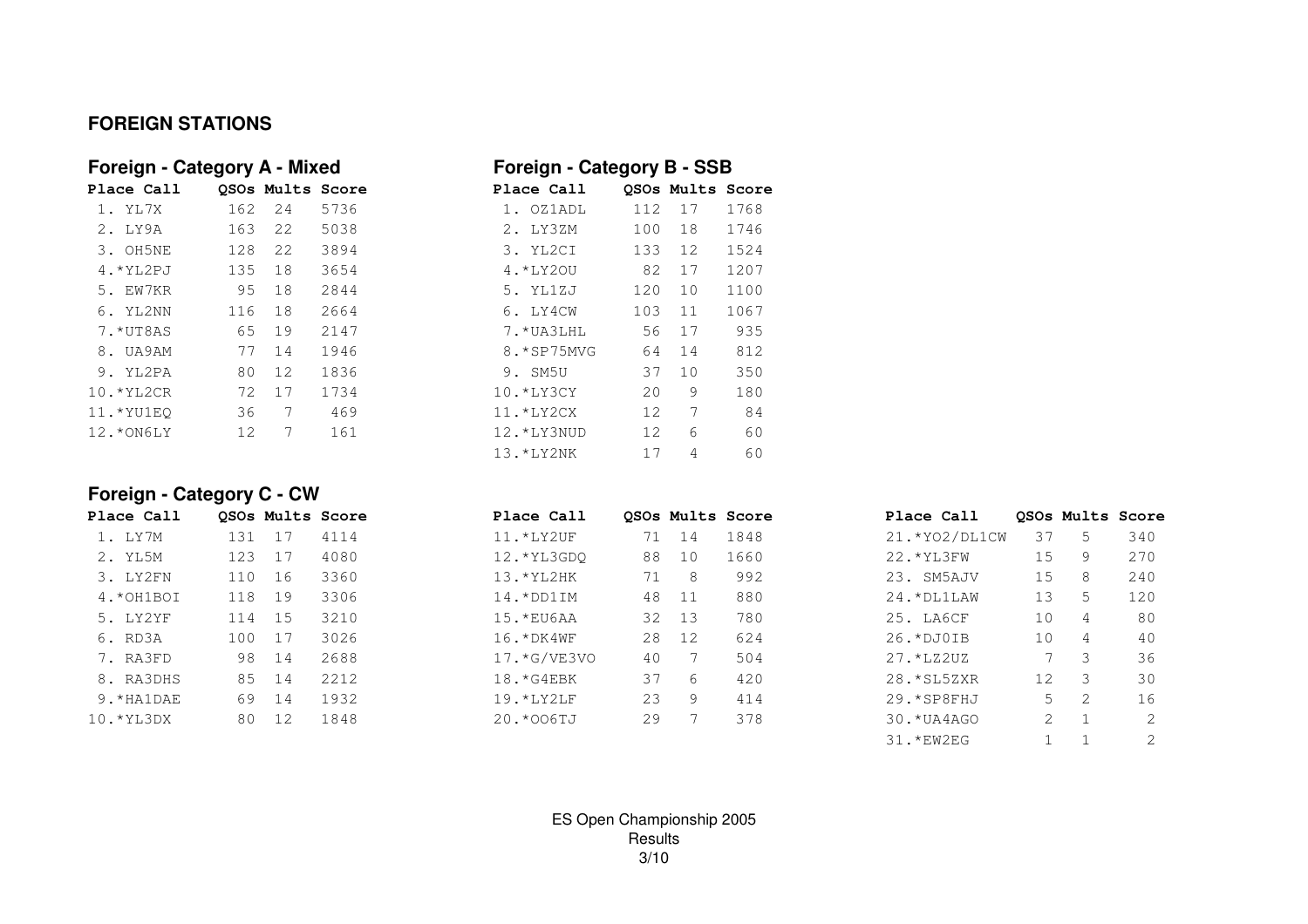# **Foreign - Category D - Club Stations**

| Place Call | QSOs Mults Score |      |
|------------|------------------|------|
| 1. YL1S    | 162 25 6375      |      |
| 2. RK3XWO  | 124 25           | 5475 |
| 3. HA1CW   | 47 14            | 1190 |

# **Foreign - Category E - SWL**

| Place Call               |   | OSOs Mults Score |      |
|--------------------------|---|------------------|------|
| 1. R3A-847               |   | 61 15            | 1770 |
| 2. HG1-888               |   | 47 15            | 1395 |
| $3. \text{US} - 1 - 666$ | 4 | - 3              | 12   |

**Check logs:** LY1CT, LY2OO, RZ3AZ

ES Open Championship 2005Results4/10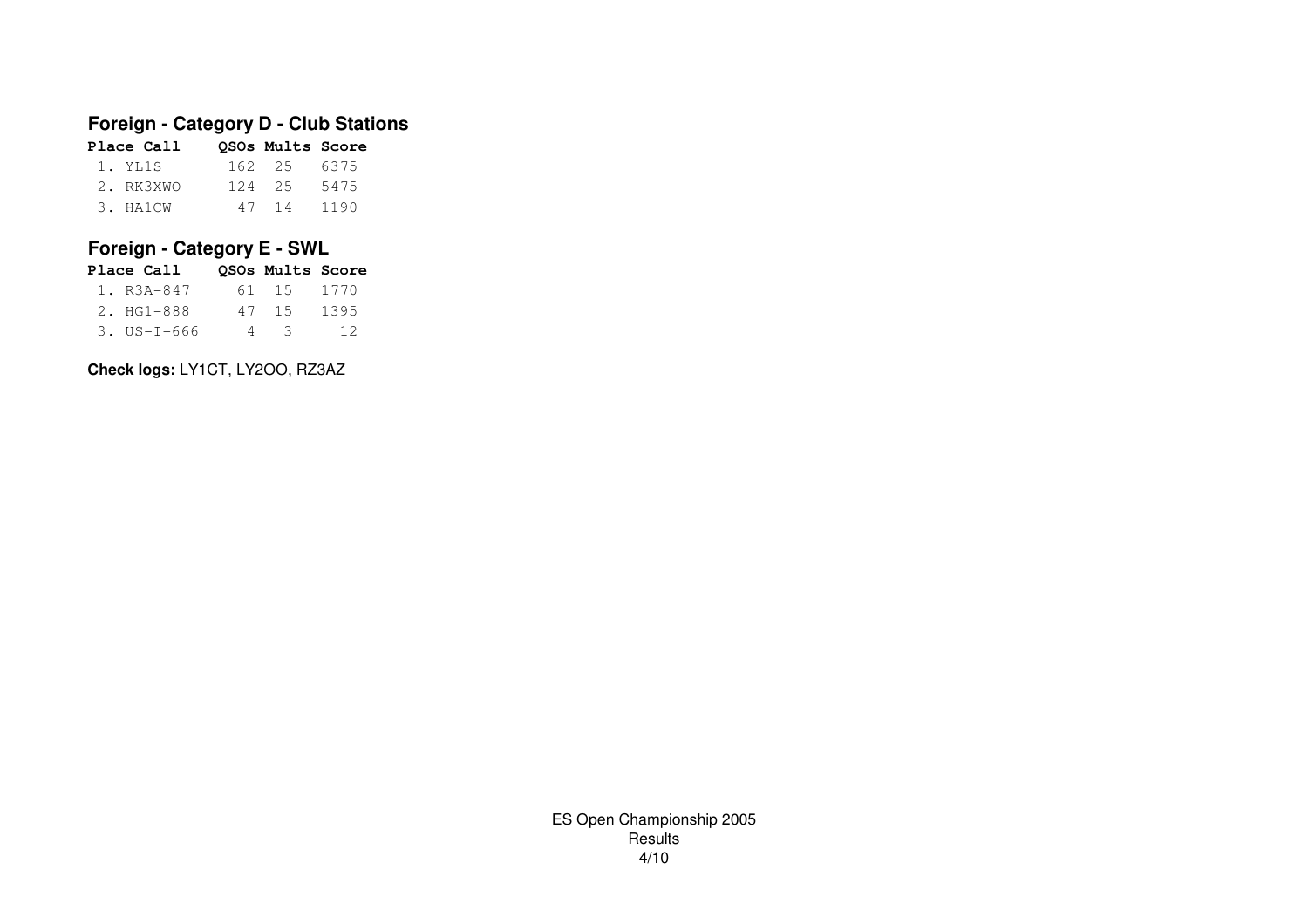#### **DETAILED SCORES**

(P-points, M-multipliers, C-category)

## **Detailed scores for Estonian stations**

| Call         | <b>OSO</b> | <b>P40</b> | <b>P80</b> | P   |               | M40 M80 M    |     |      | Score M SSB 40                        | <b>M CW 40</b>                              | <b>M SSB 80</b>       | <b>M CW 80</b>                                         | c |                |
|--------------|------------|------------|------------|-----|---------------|--------------|-----|------|---------------------------------------|---------------------------------------------|-----------------------|--------------------------------------------------------|---|----------------|
|              |            |            |            |     |               |              |     |      |                                       | 0123456789 0123456789 0123456789 0123456789 |                       |                                                        |   |                |
| ES5TV        | 472        | 334        | 408        | 742 | 14            | 16           |     |      |                                       |                                             |                       | 30 22260 1111100111 0111101010 1111001110 1111101111 A |   | 1              |
| ES60         | 424        | 279        | 398        | 677 | 12            | 18           | 30  |      |                                       |                                             |                       |                                                        |   | 1              |
| ES1AJ        | 368        | 270        | 295        | 565 | 13            | 15           | 28. |      |                                       |                                             |                       | 15820 1011110001 0011111011 1011111110 1011111001 A    |   | 2              |
| ES2RR        | 316        | 215        | 278        | 493 | 12            | 16           | 28. |      |                                       |                                             |                       | 13804 1101011111 0101011000 1101111111 1101111001 AL   |   | 3              |
| ES2EZ        | 363        | 239        | 323        | 562 | 10            | 14           | 24  |      |                                       |                                             |                       | 13488 1101011001 0101001001 1101011110 0101111101 A    |   | 4              |
| ES9C         | 336        | 176        | 360        | 536 | 8             | 17           | 2.5 |      |                                       |                                             |                       |                                                        |   | $\overline{2}$ |
| ES2DJ        | 307        | 262        | 334        | 596 | 7             | 9            | 16  | 9536 |                                       |                                             |                       |                                                        |   | 1              |
| ES6PZ        | 290        | 244        | 312        | 556 | 6             | 9            | 15  | 8340 |                                       |                                             |                       | 0000000000 0110110110 0000000000 1111110111 C          |   | 2              |
| <b>ES1CW</b> | 248        | 200        | 276        | 476 | 5             | 9            | 14  |      |                                       |                                             |                       |                                                        |   | 3              |
| <b>ES1DW</b> | 200        | 99         | 218        | 317 | 5             | 16           | 2.1 | 6657 |                                       |                                             |                       |                                                        |   | 5              |
| ES4OJ        | 179        | 30         | 223        | 253 | 7             | 17           | 24  |      |                                       |                                             |                       | 6072 1101010000 0010011000 1111011110 1111011111 A     |   | 6              |
| ES10X        | 224        | 180        | 240        | 420 | 5             | 9            | 14  | 5880 |                                       |                                             |                       |                                                        |   | 4              |
| ES0OD        | 339        | 86         | 237        | 323 | 9             | 9            | 18  | 5814 | 0111111111                            |                                             | 0000000000 0111111111 | 0000000000 B                                           |   | 1              |
| ES2NF        | 207        | 74         | 163        | 237 | 8             | 15           | 23  | 5451 | 1101010101                            |                                             |                       | 0100010000 1101011111 1101111100 AL                    |   | 7              |
| ES5JR        | 201        | 79         | 228        | 307 | 1             | 15           | 16  | 4912 | 0000000000                            |                                             |                       | 0000001000 1111001100 1111101111 AL                    |   | 8              |
| ES4RD        | 192        | 98         | 248        | 346 | $\mathcal{L}$ | 12           | 14  | 4844 |                                       |                                             |                       | 0000000000 0100001000 0100011100 0111011111 A          |   | 9              |
| ES3CC        | 242        | 0          | 319        | 319 | 0             | 15           | 15  | 4785 | 0000000000                            |                                             |                       | 0000000000 1110011110 1110111011 AL 10                 |   |                |
| ES2JL        | 229        | 142        | 252        | 394 | 3             | 9            | 12  | 4728 | 0000000000                            |                                             |                       | 0100011000 0000000000 1101111111 C                     |   | 5              |
| <b>ES1AN</b> | 205        | 98         | 274        | 372 | 3             | 9            | 12  | 4464 | 0000000000                            |                                             |                       | 0010001001 0000000000 1011111111 C                     |   | 6              |
| ES5QA        | 198        | 48         | 296        | 344 | 2             | 9            | 11  | 3784 | 0000000000                            |                                             |                       | 0010001000 00000000000 1111101111 CL                   |   | 7              |
| ES8DH        | 111        | 53         | 112        | 165 | 5             | 16           | 21  | 3465 | 1000000000                            |                                             |                       | 0110011000 1111011101 0111111101 AL 11                 |   |                |
| ES1A         | 127        | 106        | 92         | 198 | 5             | 12           | 17  | 3366 |                                       |                                             |                       | 0010010000 0011000001 1011010100 1001111101 D          |   | 3              |
| <b>ES1BH</b> | 169        | 92         | 212        | 304 | 2             | 9            | 11  | 3344 | 0000000000                            |                                             |                       | 0010000001 0000000000 1011111111 C                     |   | 8              |
| ES7FU        | 162        | 38         | 266        | 304 | 1             | 9            | 10  | 3040 | 0000000000                            |                                             |                       | 0000001000 00000000000 1111111011 C                    |   | 9              |
| ES3BO        | 165        | 26         | 274        | 300 | 1             | 9            | 10  | 3000 | 0000000000                            |                                             |                       | 0100000000 0000000000 1110111111 CL 10                 |   |                |
| ES7GM        | 244        | 46         | 181        | 227 | 5             | 8            | 13  |      | 2951 1010011010                       |                                             | 0000000000 1111011011 | 0000000000 BL                                          |   | $\overline{c}$ |
| ES3BM        | 205        | 2.4        | 165        | 189 | 6             | $\mathsf{Q}$ | 1.5 |      | 2835 1110111000 0000000000 1110111111 |                                             |                       | $00000000000$ B                                        |   | 3              |

ES Open Championship 2005

Results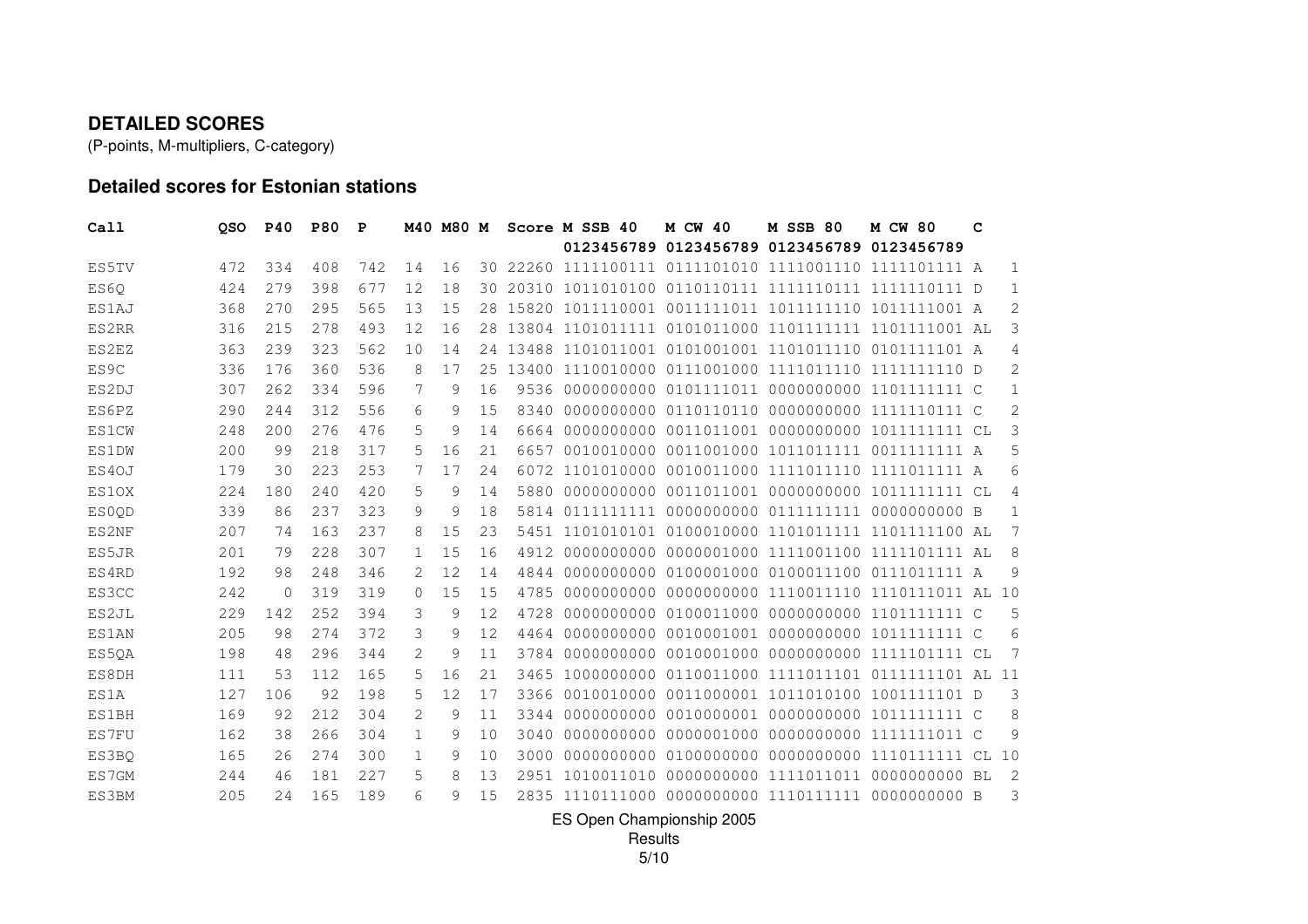#### **Detailed scores for Estonian stations (continued)**

| Call         | QSO | <b>P40</b>   | <b>P80</b> | P   |              | M40 M80 M |    |      | Score M SSB 40 | <b>M CW 40</b> | <b>M SSB 80</b>                                   | <b>M CW 80</b> | с |                |
|--------------|-----|--------------|------------|-----|--------------|-----------|----|------|----------------|----------------|---------------------------------------------------|----------------|---|----------------|
|              |     |              |            |     |              |           |    |      |                |                | 0123456789 0123456789 0123456789 0123456789       |                |   |                |
| ES1AO        | 128 | 76           | 154        | 230 | 3            | 8         | 11 |      |                |                |                                                   |                |   |                |
| ES6CO        | 170 | 86           | 220        | 306 | 1            | 7         | 8  | 2448 |                |                |                                                   |                |   |                |
| ES1RF/3      | 103 | 50           | 134        | 184 | 3            | 8         | 11 |      |                |                |                                                   |                |   |                |
| <b>ES1LS</b> | 170 | 19           | 135        | 154 | 3            | 9         | 12 | 1848 |                |                |                                                   |                |   | 4              |
| ES8EF        | 115 | 7            | 106        | 113 | $\mathbf{1}$ | 15        | 16 | 1808 |                |                |                                                   |                |   | 12             |
| ES7AM        | 218 | 7            | 193        | 200 | $\Omega$     | 9         | 9  | 1800 |                |                |                                                   |                |   | .5             |
| ES6PA        | 160 | 17           | 134        | 151 | 3            | 8         | 11 |      |                |                |                                                   |                |   | 6              |
| ES5MG        | 141 | 19           | 109        | 128 | 3            | 9         | 12 |      |                |                |                                                   |                |   | 7              |
| ES6RMR       | 170 | 12           | 149        | 161 | $\Omega$     | 9         | 9  | 1449 |                |                |                                                   |                |   | 8              |
| ES2RJ        | 150 | 282          | $\circ$    | 282 | 5            | 0         | 5  | 1410 |                |                |                                                   |                |   |                |
| ES3AT        | 142 | $\mathbf{0}$ | 137        | 137 | 0            | 9         | 9  | 1233 |                |                |                                                   |                |   | - 9            |
| <b>ES1ER</b> | 138 | 6            | 112        | 118 | 1            | 9         | 10 | 1180 |                |                |                                                   |                |   |                |
| ES7ARI       | 148 | 9            | 121        | 130 | 1            | 8         | 9  | 1170 |                |                |                                                   |                |   |                |
| ES5RIM       | 157 | $\Omega$     | 139        | 139 | 0            | 8         | 8  | 1112 |                |                |                                                   |                |   |                |
| ES5RGJ       | 135 | $\Omega$     | 120        | 120 | 0            | 9         | 9  | 1080 |                |                |                                                   |                |   | -13            |
| ES3RY        | 60  | 50           | 66         | 116 | 3            | 6         | 9  | 1044 |                |                | 0000000000 0110010000 0000000000 1110111000 CL 15 |                |   |                |
| ES5EX        | 143 | $\mathbf 0$  | 115        | 115 | 0            | 9         | 9  | 1035 |                |                |                                                   |                |   |                |
| ES7TA        | 120 | 14           | 99         | 113 | 1            | 8         | 9  |      |                |                |                                                   |                |   |                |
| ES8AY        | 103 | 5            | 87         | 92  | 3            | 8         | 11 |      |                |                |                                                   |                |   |                |
| <b>ESOBI</b> | 75  | 0            | 91         | 91  | $\mathbf{0}$ | 11        | 11 | 1001 |                |                |                                                   |                |   | - 13           |
| ES5RCP       | 128 | 2            | 109        | 111 | $\Omega$     | 9         | 9  | 999  |                |                |                                                   |                |   |                |
| ES7TH        | 117 | 3            | 107        | 110 | $\Omega$     | 9         | 9  | 990  |                |                |                                                   |                |   |                |
| ES3GX        | 115 | $\mathbf{1}$ | 106        | 107 | $\Omega$     | 9         | 9  | 963  |                |                |                                                   |                |   |                |
| ES1DC        | 124 | 15           | 98         | 113 | 1            | 7         | 8  | 904  |                |                |                                                   |                |   |                |
| ES6EA        | 101 | $\mathbf{1}$ | 94         | 95  | $\mathbf{0}$ | 9         | 9  | 855  |                |                |                                                   |                |   |                |
| ES5CX        | 120 | $\Omega$     | 99         | 99  | $\Omega$     | 7         | 7  | 693  |                |                |                                                   |                |   |                |
| ES5YG        | 102 | 4            | 67         | 71  | $\circ$      | 8         | 8  | 568  |                |                |                                                   |                |   | $\overline{4}$ |
| ES3RD        | 58  | 10           | 43         | 53  | 2            | 8         | 10 | 530  |                |                |                                                   |                |   |                |
| ES8ACU       | 71  | $\circ$      | 60         | 60  | $\circ$      | 8         | 8  | 480  |                |                |                                                   |                |   |                |
| ES8TJM       | 68  | $\Omega$     | 59         | 59  | $\Omega$     | 8         | 8  | 472  |                |                |                                                   |                |   |                |
| ES6KW        | 35  | 7            | 39         | 46  | 0            | 10        | 10 | 460  |                |                | 0000000000 0000000000 0111110100 0101010001 AL 14 |                |   |                |

ES Open Championship 2005 Results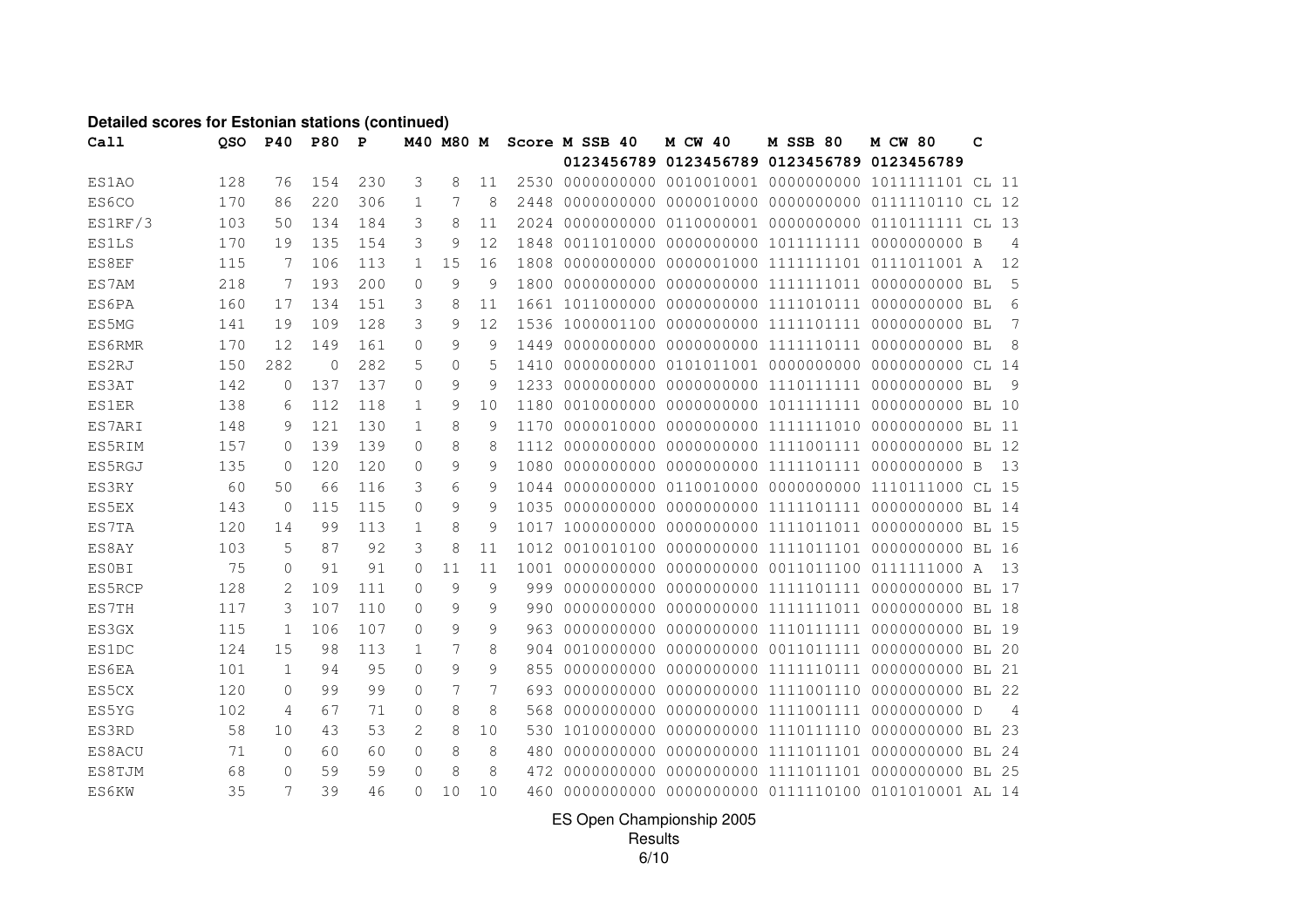#### **Detailed scores for Estonian stations (continued)**

| Call         |     | OSO P40 | P80 P |     |          |                |     | M40 M80 M Score M SSB 40 | M CW 40                                               | <b>M SSB 80</b> | <b>M CW 80</b> | C |
|--------------|-----|---------|-------|-----|----------|----------------|-----|--------------------------|-------------------------------------------------------|-----------------|----------------|---|
|              |     |         |       |     |          |                |     |                          | 0123456789 0123456789 0123456789 0123456789           |                 |                |   |
| ES10X        | 52  |         | 35    | 46  | - 2      |                | 9   |                          |                                                       |                 |                |   |
| <b>ESOCD</b> | 27  |         | 48    | 48  | $\Omega$ | 8              | 8   |                          |                                                       |                 |                |   |
| <b>ES1RA</b> | 36  | 9       | 21    | 4 O | 2        | -6             | 8   |                          | 320 1000000000 0000001000 1011000001 0010100000 AL 15 |                 |                |   |
| ES2TT        | 26  | 16      | 13    | 29  |          | $5 -$          | 8   |                          |                                                       |                 |                |   |
| ES7AGW       | 30. | 6       | 25    | 31  | $\Omega$ | $5 -$          | 5.  |                          |                                                       |                 |                |   |
| ES5RW        | 16  |         | 14    | 1.5 |          |                |     |                          |                                                       |                 |                |   |
| ES2ON        | 15  |         |       | 14  |          | $\overline{a}$ | - 6 |                          |                                                       |                 |                |   |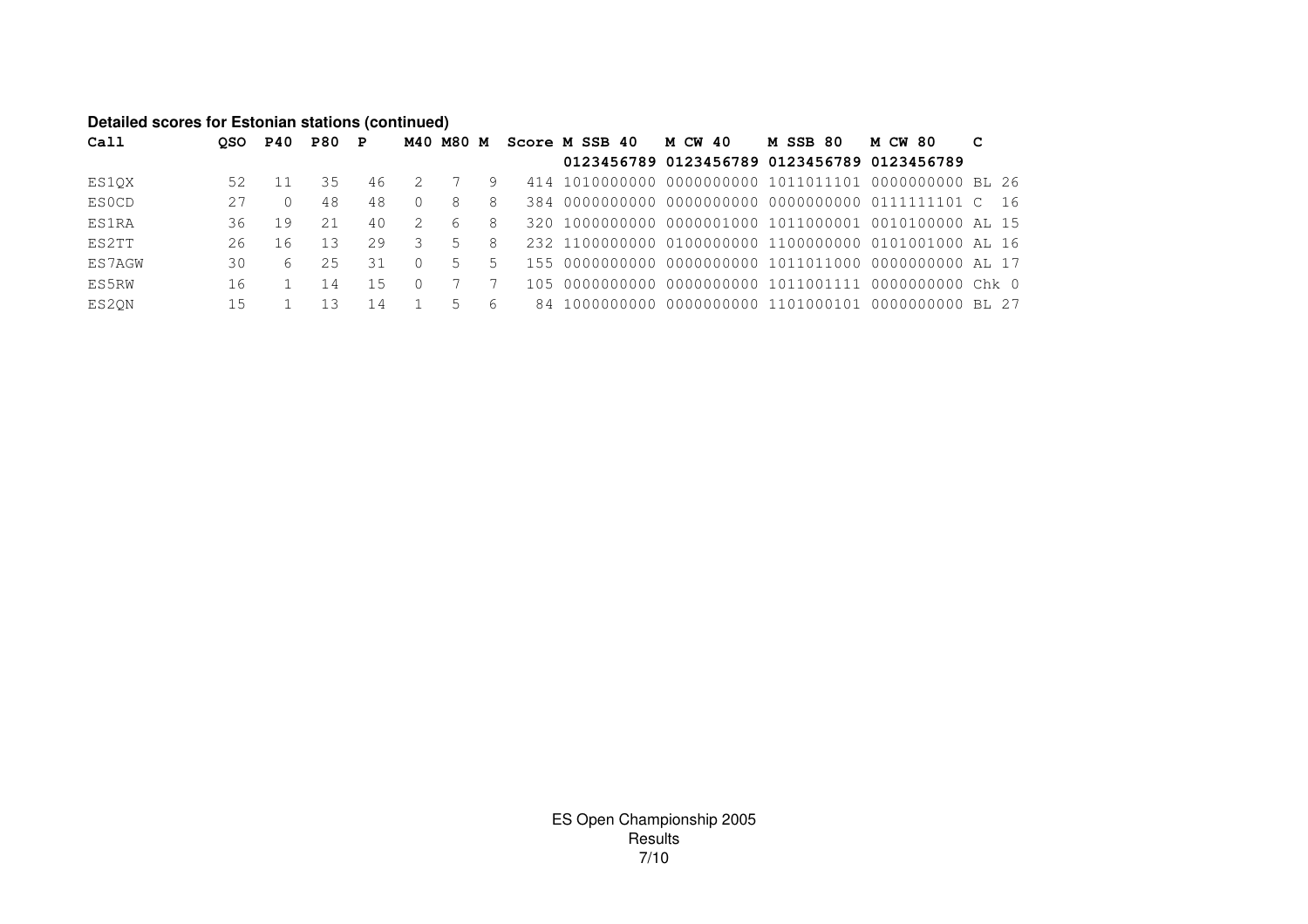# **Detailed scores for foreign stations**

| Call          | QSO | P40         | <b>P80</b> | P   |          | M40 M80 M |    |      | Score M SSB 40 | M CW 40                                     | <b>M SSB 80</b> | <b>M CW 80</b>                                 | c |                |
|---------------|-----|-------------|------------|-----|----------|-----------|----|------|----------------|---------------------------------------------|-----------------|------------------------------------------------|---|----------------|
|               |     |             |            |     |          |           |    |      |                | 0123456789 0123456789 0123456789 0123456789 |                 |                                                |   |                |
| YL1S          | 162 | 53          | 202        | 255 | 6        | 19        | 25 |      |                |                                             |                 |                                                |   | 1              |
| YL7X          | 162 | 39          | 200        | 239 | 7        | 17        | 24 | 5736 |                |                                             |                 |                                                |   | 1              |
| RK3XWO        | 124 | 141         | 78         | 219 | 15       | 10        | 25 | 5475 |                |                                             |                 |                                                |   | 2              |
| LY9A          | 163 | 4           | 225        | 229 | 2        | 20        | 22 | 5038 |                |                                             |                 |                                                |   | 2              |
| LY7M          | 131 | 68          | 174        | 242 | 7        | 10        | 17 | 4114 |                |                                             |                 |                                                |   | $\mathbf 1$    |
| YL5M          | 123 | 82          | 158        | 240 | 7        | 10        | 17 | 4080 |                |                                             |                 |                                                |   | $\overline{c}$ |
| OH5NE         | 128 | 16          | 161        | 177 | 5        | 17        | 22 | 3894 |                |                                             |                 |                                                |   | 3              |
| YL2PJ         | 135 | 6           | 197        | 203 | 2        | 16        | 18 | 3654 |                |                                             |                 |                                                |   | $\overline{4}$ |
| LY2FN         | 110 | 62          | 148        | 210 | 7        | 9         | 16 | 3360 |                |                                             |                 |                                                |   | 3              |
| OH1BOI        | 118 | 4           | 170        | 174 | 2        | 17        | 19 | 3306 |                |                                             |                 |                                                |   | 4              |
| LY2YF         | 114 | 82          | 132        | 214 | 5        | 10        | 15 | 3210 |                |                                             |                 |                                                |   | 5              |
| RD3A          | 100 | 74          | 104        | 178 | 8        | 9         | 17 | 3026 |                |                                             |                 |                                                |   | 6              |
| EW7KR         | 95  | 130         | 28         | 158 | 13       | 5         | 18 | 2844 |                |                                             |                 | 0101001101 0111111011 0000000000 0110111000 A  |   | 5              |
| RA3FD         | 98  | 144         | 48         | 192 | 8        | 6         | 14 | 2688 |                |                                             |                 | 0000000000 0111111101 0000000000 0110111001 C  |   | 7              |
| YL2NN         | 116 | 4           | 144        | 148 | 2        | 16        | 18 | 2664 |                |                                             |                 |                                                |   | 6              |
| RA3DHS        | 85  | 114         | 44         | 158 | 8        | 6         | 14 | 2212 |                |                                             |                 | 0000000000 0111111011 0000000000 0110111001 C  |   | 8              |
| UT8AS         | 65  | 103         | 10         | 113 | 15       | 4         | 19 | 2147 |                |                                             |                 | 1110011100 0111111111 0000000000 0010111000 AL |   | 7              |
| UA9AM         | 77  | 139         | $\Omega$   | 139 | 14       | $\Omega$  | 14 | 1946 |                |                                             |                 |                                                |   | 8              |
| <b>HA1DAE</b> | 69  | 100         | 38         | 138 | 8        | 6         | 14 |      |                |                                             |                 |                                                |   | 9              |
| YL3DX         | 80  | 4           | 150        | 154 | 2        | 10        | 12 | 1848 |                |                                             |                 |                                                |   |                |
| LY2UF         | 71  | 30          | 102        | 132 | 5        | 9         | 14 | 1848 |                |                                             |                 |                                                |   |                |
| YL2PA         | 80  | 4           | 149        | 153 | 1        | 11        | 12 | 1836 |                |                                             |                 |                                                |   | 9              |
| <b>OZ1ADL</b> | 112 | 70          | 34         | 104 | 10       | 7         | 17 | 1768 |                |                                             |                 |                                                |   | 1              |
| LY3ZM         | 100 | 18          | 79         | 97  | 9        | 9         | 18 | 1746 |                |                                             |                 |                                                |   | $\overline{2}$ |
| YL2CR         | 72  | $\mathbf 0$ | 102        | 102 | $\Omega$ | 17        | 17 | 1734 |                |                                             |                 |                                                |   |                |
| YL3GDQ        | 88  | 0           | 166        | 166 | 0        | 10        | 10 | 1660 |                |                                             |                 |                                                |   |                |
| YL2CI         | 133 | 2           | 125        | 127 | 2        | 10        | 12 | 1524 |                |                                             |                 |                                                |   | 3              |
| LY20U         | 82  | 10          | 61         | 71  | 8        | 9         | 17 |      |                | 1207 1111111001 0000000000 1111011111       |                 | 0000000000 BL                                  |   | $\overline{4}$ |
| <b>HA1CW</b>  | 47  | 63          | 2.2.       | 85  | 8        | 6         | 14 |      |                |                                             |                 |                                                |   | 3              |

ES Open Championship 2005

Results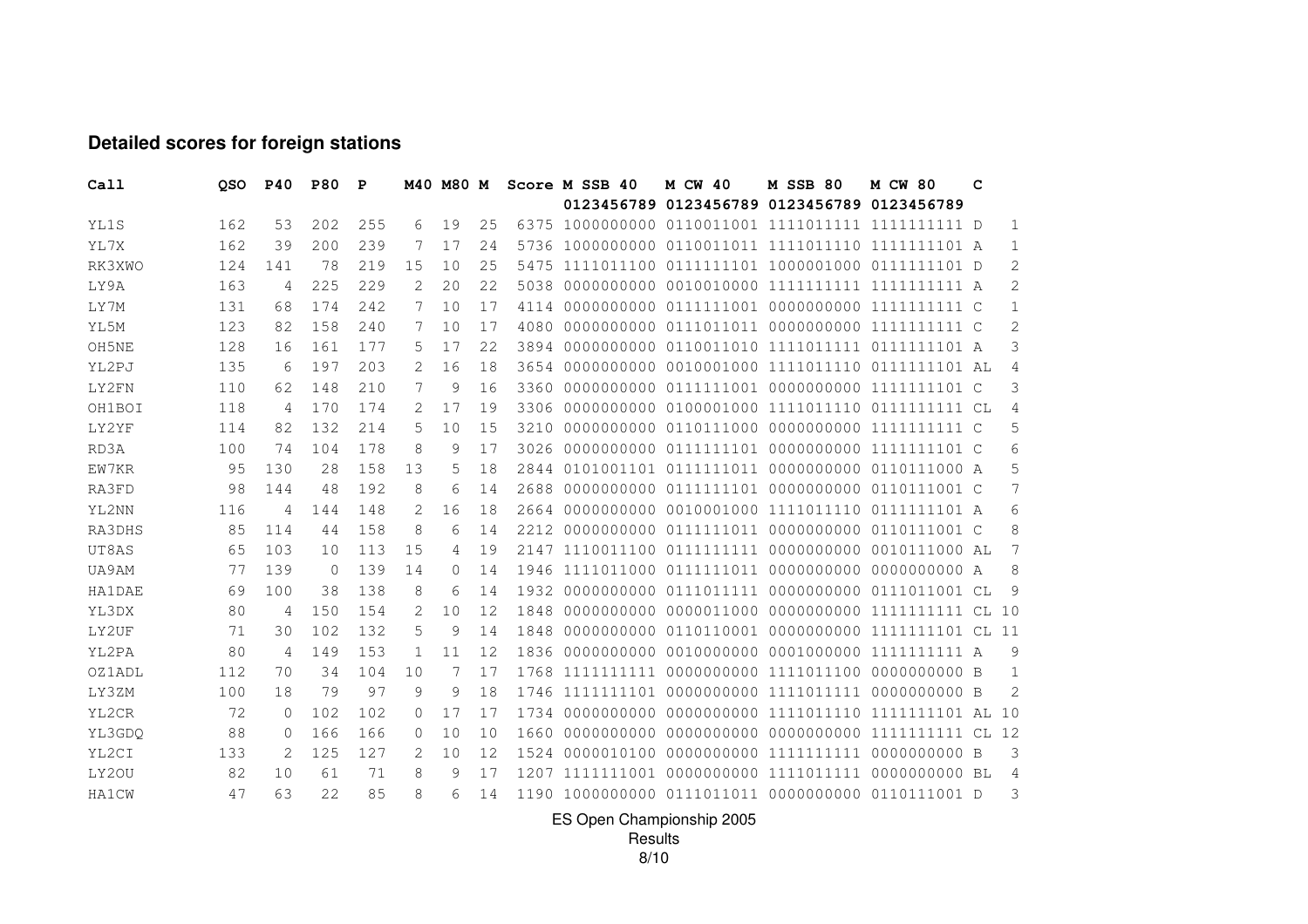#### **Detailed scores for foreign stations (continued)**

| Call          | QSO | <b>P40</b>          | <b>P80</b>   | P   |               | M40 M80 M      |                |     | Score M SSB 40 | <b>M CW 40</b> | <b>M SSB 80</b>                                   | <b>M CW 80</b> | C     |                |
|---------------|-----|---------------------|--------------|-----|---------------|----------------|----------------|-----|----------------|----------------|---------------------------------------------------|----------------|-------|----------------|
|               |     |                     |              |     |               |                |                |     |                |                | 0123456789 0123456789 0123456789 0123456789       |                |       |                |
| YL1ZJ         | 120 | $\Omega$            | 110          | 110 | $\Omega$      | 10             | 10             |     |                |                |                                                   |                |       | 5              |
| LY4CW         | 103 | $\mathfrak{D}$      | 95           | 97  | $\mathcal{L}$ | 9              | 11             |     |                |                |                                                   |                |       | 6              |
| YL2HK         | 71  | $\mathbf{0}$        | 124          | 124 | $\circ$       | 8              | 8              |     |                |                |                                                   |                |       |                |
| UA3LHL        | 56  | 23                  | 32           | 55  | 9             | 8              | 17             | 935 |                |                |                                                   |                |       | $\overline{7}$ |
| DD1IM         | 48  | 72                  | 8            | 80  | 8             | 3              | 11             | 880 |                |                | 0000000000 0111111011 0000000000 0110001000 CL 14 |                |       |                |
| SP75MVG       | 64  | 49                  | 9            | 58  | 9             | 5              | 14             | 812 |                |                |                                                   |                |       |                |
| EU6AA         | 32  | 16                  | 44           | 60  | 5             | 8              | 13             | 780 |                |                |                                                   |                |       |                |
| DK4WF         | 28  | 36                  | 16           | 52  | 6             | 6              | 12             | 624 |                |                | 0000000000 0110111001 0000000000 0110111001 CL 16 |                |       |                |
| G/VE3VO       | 40  | 70                  | 2            | 72  | 6             | $\mathbf{1}$   | 7              | 504 |                |                | 0000000000 0111011100 0000000000 0000010000 CL 17 |                |       |                |
| YU1EQ         | 36  | 67                  | 0            | 67  | 7             | $\mathbf 0$    | 7              | 469 |                |                |                                                   |                |       |                |
| G4EBK         | 37  | 70                  | $\mathbf{0}$ | 70  | 6             | $\Omega$       | 6              | 420 |                |                |                                                   |                |       |                |
| LY2LF         | 23  | 2                   | 44           | 46  | $\mathbf{1}$  | 8              | 9              | 414 |                |                |                                                   |                |       |                |
| OO6TJ         | 29  | 48                  | 6            | 54  | 5             | $\overline{2}$ | 7              | 378 |                |                |                                                   |                |       |                |
| SM5U          | 37  | 3                   | 32           | 35  | 3             | 7              | 10             | 350 |                |                |                                                   |                |       | 9              |
| YO2/DL1CW     | 37  | 68                  | $\mathbf{0}$ | 68  | 5             | $\Omega$       | 5              | 340 |                |                |                                                   |                |       |                |
| <b>LY1CT</b>  | 20  | 4                   | 29           | 33  | 2             | 8              | 10             | 330 |                |                |                                                   |                |       |                |
| YL3FW         | 15  | 2                   | 28           | 30  | $\mathbf{1}$  | 8              | 9              | 270 |                |                | 0000000000 0000010000 0000000000 1111011110       |                | CL 22 |                |
| SM5AJV        | 15  | $\circ$             | 30           | 30  | $\circ$       | 8              | 8              | 240 |                |                | 0000000000 0000000000 0000000000 1111011101 C     |                |       | 23             |
| LY3CY         | 20  | $\mathbf{0}$        | 20           | 20  | $\Omega$      | 9              | 9              | 180 |                |                |                                                   |                |       |                |
| RZ3AZ         | 17  | 28                  | $\Omega$     | 28  | 6             | $\Omega$       | 6              | 168 |                |                |                                                   |                |       |                |
| ON6LY         | 12  | 23                  | $\Omega$     | 23  | 7             | $\Omega$       | 7              | 161 |                |                |                                                   |                |       |                |
| <b>DL1LAW</b> | 13  | 24                  | $\Omega$     | 2.4 | 5             | $\Omega$       | 5              | 120 |                |                |                                                   |                |       |                |
| LY2CX         | 12  | $\overline{0}$      | 12           | 12  | $\mathbf{0}$  | 7              | 7              | 84  |                |                |                                                   |                |       |                |
| LA6CF         | 10  | 20                  | $\mathbf{0}$ | 20  | 4             | $\mathbf{0}$   | 4              | 80  |                |                |                                                   |                |       | 25             |
| LY3NUD        | 12  | $\circ$             | 10           | 10  | $\Omega$      | 6              | 6              | 60  |                |                |                                                   |                |       |                |
| <b>LY200</b>  | 10  | $\mathbf{0}$        | 10           | 10  | $\Omega$      | 6              | 6              | 60  |                |                | 0000000000 0000000000 1001000110 0000011000 Chk 2 |                |       |                |
| LY2NK         | 17  | $\mathsf{O}\xspace$ | 15           | 15  | $\mathbf 0$   | 4              | 4              | 60  |                |                |                                                   |                |       |                |
| DJ0IB         | 10  | 10                  | $\Omega$     | 10  | 4             | $\Omega$       | 4              | 40  |                |                |                                                   |                |       |                |
| LZ2UZ         | 7   | 12                  | $\Omega$     | 12. | 3             | $\Omega$       | 3              | 36  |                |                |                                                   |                |       |                |
| SL5ZXR        | 12  | $\Omega$            | 10           | 10  | $\Omega$      | 3              | 3              | 30  |                |                |                                                   |                |       |                |
| SP8FHJ        | 5   | 8                   | $\Omega$     | 8   | 2             | $\Omega$       | $\overline{2}$ | 16  |                |                |                                                   |                |       |                |

ES Open Championship 2005 Results